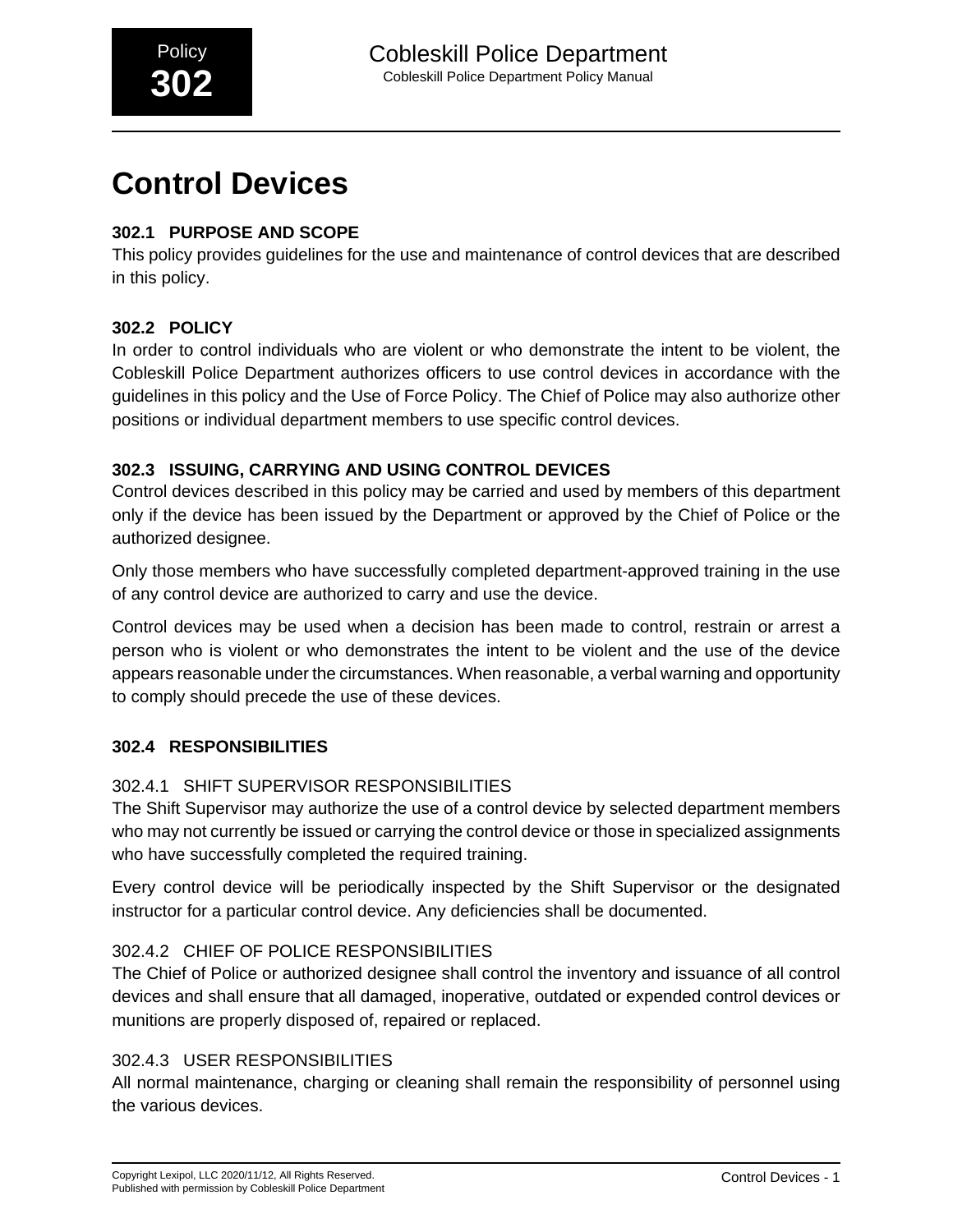Control Devices

Any damaged, inoperative, outdated or expended control devices or munitions, along with documentation explaining the cause of the damage, shall be returned to the Firearms Instructor for disposition. Documentation shall also be forwarded through the chain of command, when appropriate, explaining the cause of damage.

#### **302.5 BATON GUIDELINES**

The need to immediately control a suspect must be weighed against the risk of causing serious injury. The head, neck, throat, spine, heart, kidneys and groin should not be intentionally targeted except when the officer reasonably believes the suspect poses an imminent threat of serious bodily injury or death to him/herself or others.

When carrying a baton, uniformed personnel shall carry the baton in its authorized holder on the equipment belt. Plainclothes and non-field personnel may carry the baton as authorized and in accordance with the needs of their assignments or at the direction of their supervisors.

#### **302.6 TEAR GAS GUIDELINES**

Tear gas may be used for crowd control, crowd dispersal or against barricaded suspects, based on the circumstances. Only the Incident Commander or New York State Police Special Operations Response Team Commander may authorize the delivery and use of tear gas, and only after evaluating all conditions known at the time and determining that such force reasonably appears justified and necessary.

When practicable, fire and emergency medical services personnel should be alerted or summoned to the scene prior to the deployment of tear gas to control any fires and to assist in providing medical aid or gas evacuation, if needed.

## **302.7 OLEORESIN CAPSICUM (OC) GUIDELINES**

As with other control devices, OC spray may be considered for use to bring under control an individual or group of individuals who are engaging in, or are about to engage in, violent behavior. OC spray should not, however, be used against individuals or groups who merely fail to disperse or do not reasonably appear to present a risk to the safety of department members or the public.

#### 302.7.1 OC SPRAY

Uniformed members carrying OC spray shall carry the device in its holster on the equipment belt. Plainclothes and non-field members may carry OC spray as authorized, in accordance with the needs of their assignments or at the direction of their supervisors.

#### 302.7.2 TREATMENT FOR OC EXPOSURE

Persons who have been sprayed with or otherwise affected by the use of OC should be promptly provided with clean water to cleanse the affected areas. Those who complain of further severe effects shall be examined by appropriate medical personnel.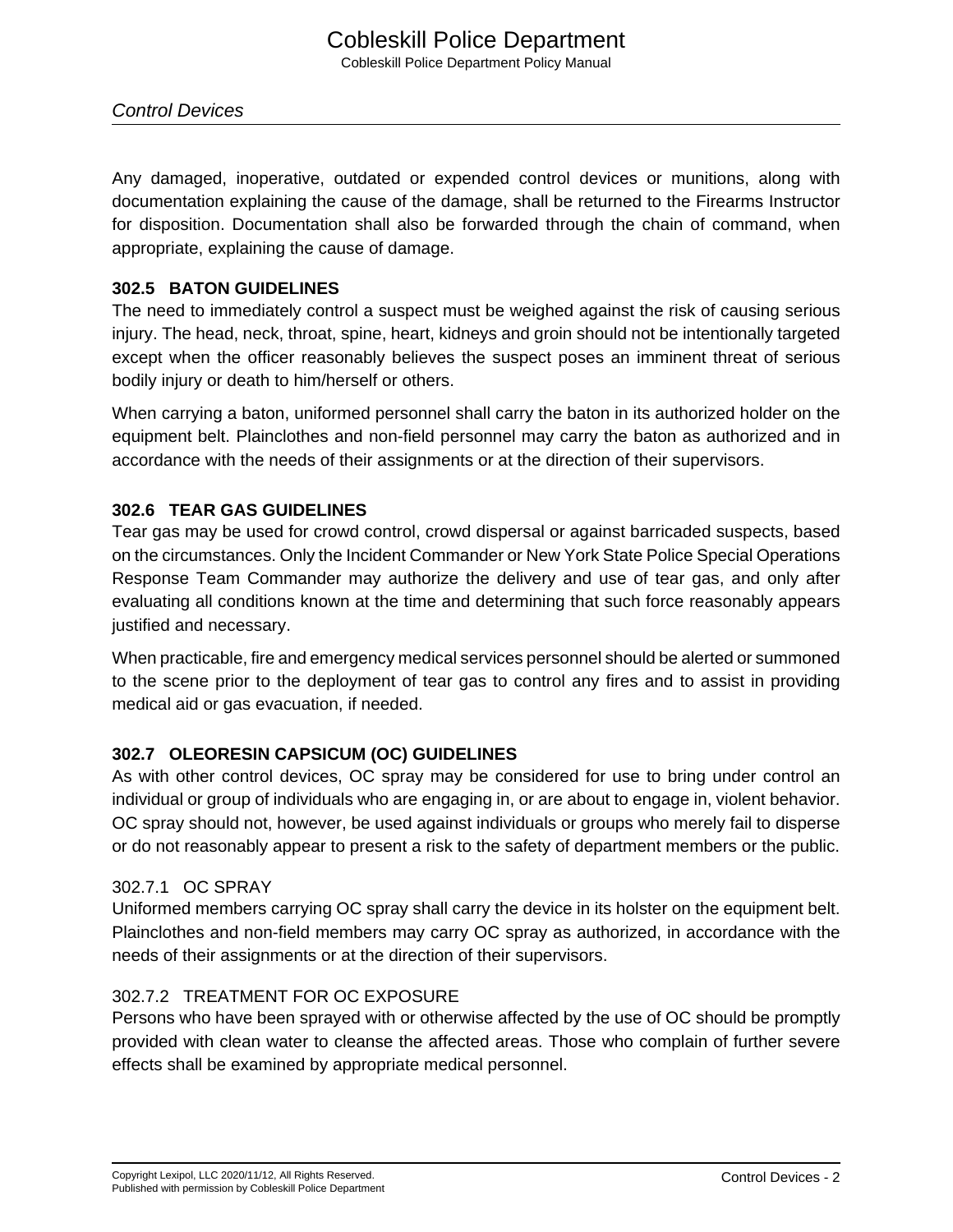#### **302.8 KINETIC ENERGY PROJECTILE GUIDELINES**

This department is committed to reducing the potential for violent confrontations. Kinetic energy projectiles, when used properly, are less likely to result in death or serious physical injury and can be used in an attempt to de-escalate a potentially deadly situation.

#### 302.8.1 DEPLOYMENT AND USE

Only department-approved kinetic energy munitions shall be carried and deployed. Approved munitions may be used to compel an individual to cease his/her actions when such munitions present a reasonable option.

Officers are not required or compelled to use approved munitions in lieu of other reasonable tactics if the involved officer determines that deployment of these munitions cannot be done safely. The safety of hostages, innocent persons and officers takes priority over the safety of individuals engaged in criminal or suicidal behavior.

Circumstances appropriate for deployment include, but are not limited to, situations in which:

- (a) The suspect is armed with a weapon and the tactical circumstances allow for the safe application of approved munitions.
- (b) The suspect has made credible threats to harm him/herself or others.
- (c) The suspect is engaged in riotous behavior or is throwing rocks, bottles or other dangerous projectiles at officers, other department members and/or other people.
- (d) There is probable cause to believe that the suspect has already committed a crime of violence and is refusing to comply with lawful orders.

#### 302.8.2 DEPLOYMENT CONSIDERATIONS

Before discharging projectiles, the officer should consider such factors as:

- (a) Distance and angle to target.
- (b) Type of munitions employed.
- (c) Type and thickness of subject's clothing.
- (d) The subject's proximity to others.
- (e) The location of the subject.
- (f) Whether the subject's actions dictate the need for an immediate response and the use of control devices appears appropriate.

A verbal warning of the intended use of the device should precede its application, unless it would otherwise endanger the safety of officers or when it is not practicable due to the circumstances. The purpose of the warning is to give the individual a reasonable opportunity to voluntarily comply and to warn other officers and individuals that the device is being deployed.

Officers should keep in mind the manufacturer's recommendations and their training regarding effective distances and target areas. However, officers are not restricted solely to use according to